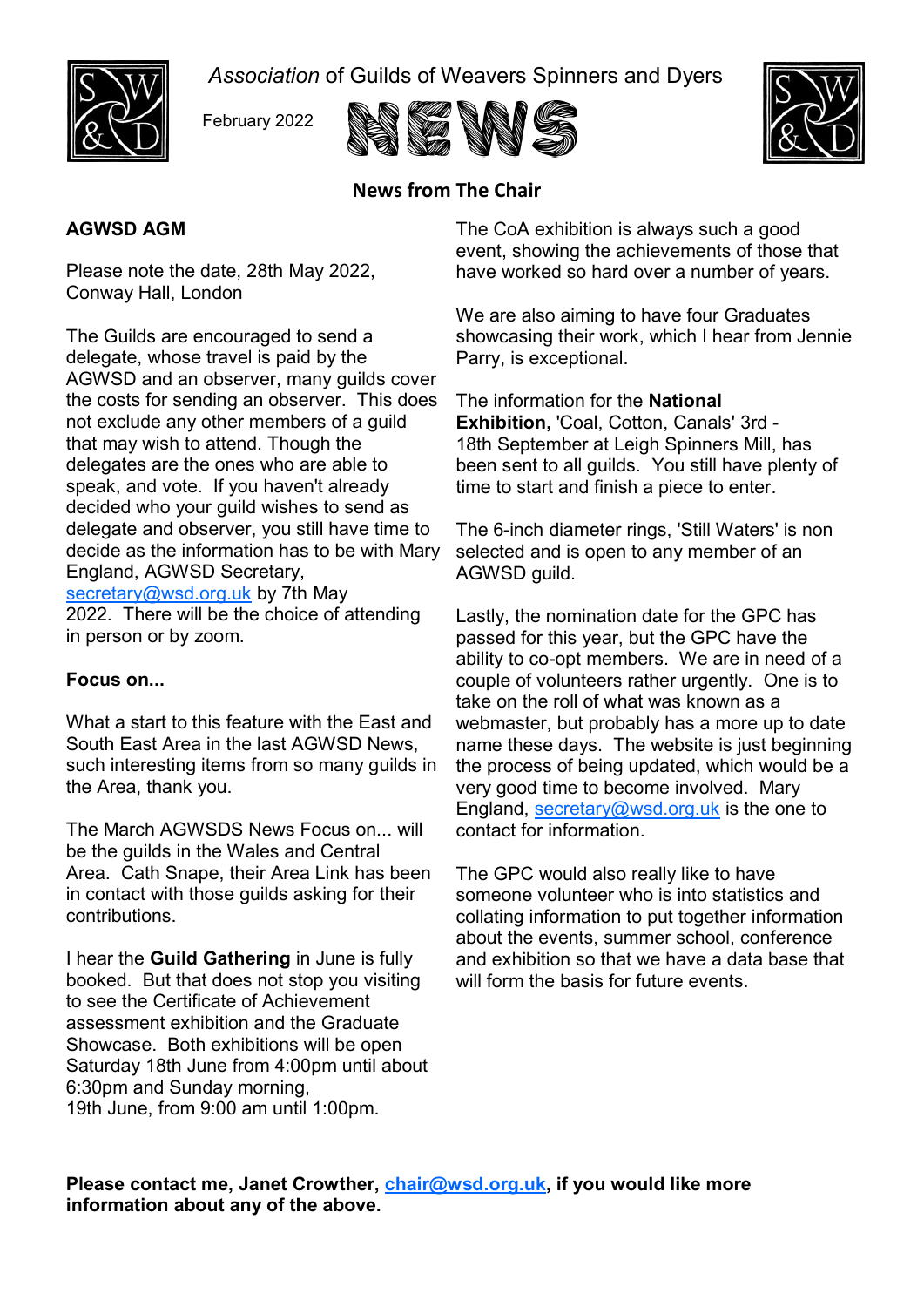## **Meet the GPC**

Roberto Campana

In my full time job I work as an analytical chemist, testing food and other products. My chemistry background led me to study for a PhD at Birkbeck College, London University, pursuing an interest in the conservation of fine artworks. I was involved in several EU backed projects studying the degradation of cultural artefacts, including paintings and textiles, due to damage caused by light, heat and pollution. This included work on the tapestries at Hampton Court.

As part of this particular project I analysed wool and silk samples to understand the chemical and physical properties that occur as they age and degrade. I found all this very interesting and wanted to learn more about weaving and dyeing. I joined the London Guild of Weavers, Spinners and Dyers in 2003.

I have been active on the Committee for most of my time in the Guild. I edited the



magazine 'Warp and Weft' for three years, I have arranged speakers, and have given dyeing demonstrations. Recently I have been charged with managing the Guild's IT system to ensure that it works effectively for visiting speakers.

I joined the Association Committee (GPC) four years ago, I am joint Area Link for the East and South East and I managed the IT system at the last Association Conference in Milton Keynes. I still enjoy weaving and dyeing, and am very happy to share my knowledge.

Roberto Campana

## The AGWSD National Exhibition - 'Coal, Cotton and Canals' Leigh Spinners Mill 3 September - 18 September

Information about the exhibition can be found on the guild website under News and Events.

## [https://wipagwsd.wordpress.com/national](https://wipagwsd.wordpress.com/national-exhibition-3-18-september-2022/)-exhibition-3-18-september-2022/

This year's themes are 'Coal, Cotton and Canals' for the selected items and 'Still Waters' for the open, non-juried items submitted in a 6 inch/15 cm ring.

The exhibition committee are looking forward to seeing what you are producing for the exhibition. The first key date is the 3 June 2022 for the entries for selection (feelie pieces and A4 photos). Then the selected items are to arrive between 15 and 19 August 2022. The open section rings are also to arrive between 15 and 19 August 2022.

We have a good nucleus of volunteers for the exhibition, but could do with some more, every little helps. Please contact Jane White [exhibition@wsd.org.uk](mailto:exhibition@wsd.org.uk) even if it is just to help steward.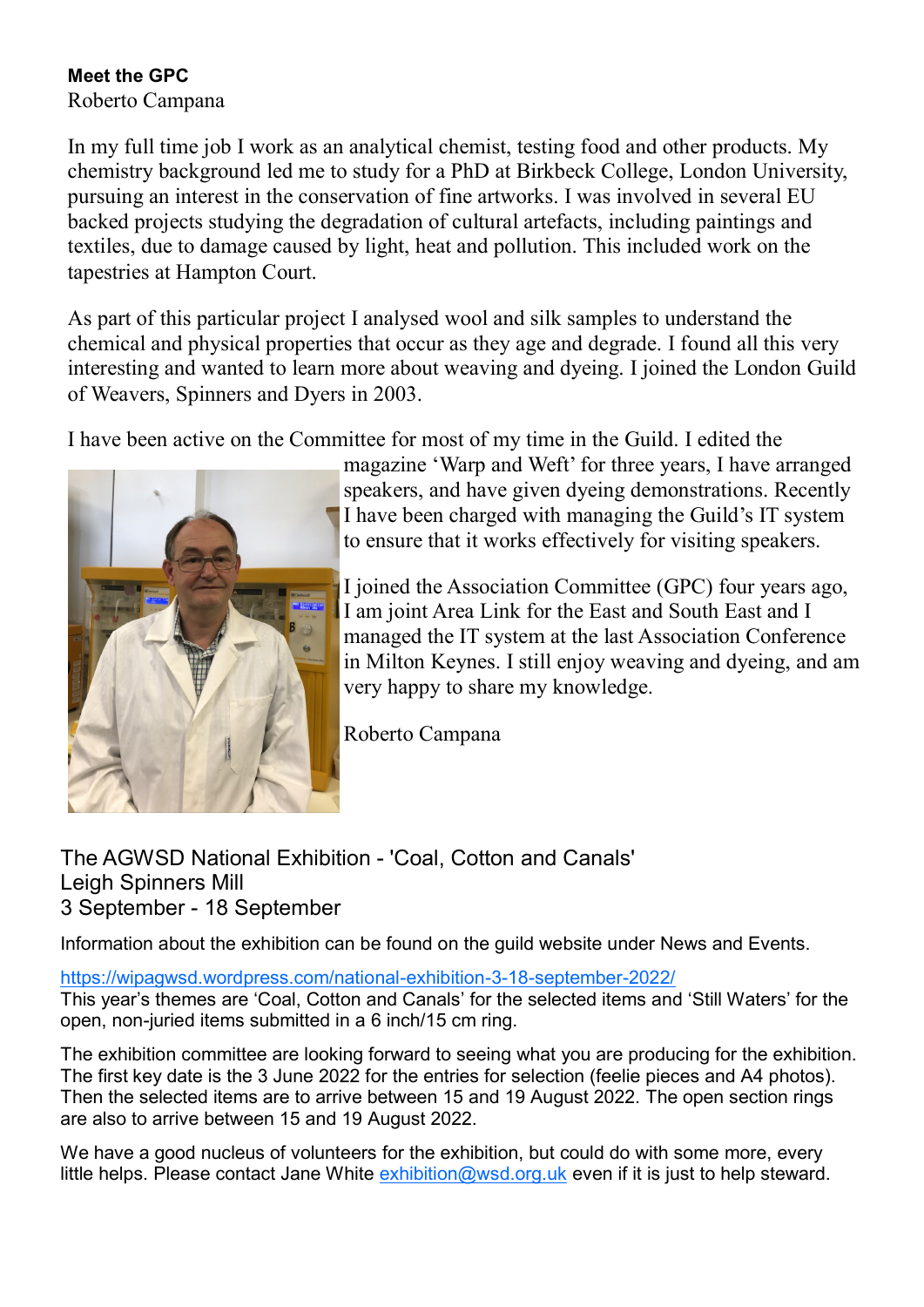## **Journal News**

**The Spring 2022 issue** marks 70 years of the Journal - read about how the Journal has developed over time and a reprint of an article by long-time JEC member and well-known weaver, Peter Collingwood. An interview with Paddy Bakker, Life President of the Association, reveals her range of craft skills. Plus articles on weaving overshot, madder dyeing and combating the physical strains craft can put on our bodies.

|                                                                          |                                          | Page |
|--------------------------------------------------------------------------|------------------------------------------|------|
| Anne Lander and the News Sheet of the Guild of Weavers, Spinners & Dyers |                                          | 8    |
| Journal Timeline                                                         | <b>Hilary Miller &amp; Alison Castle</b> | 10   |
| The Versatility of Overshot                                              | <b>Stacey Harvey-Brown</b>               | 13   |
| Moving with the Times                                                    | Peter Collingwood                        | 18   |
| Interview with Paddy Bakker                                              | Janet Maher                              | 21   |
| Madder Myths?                                                            | Marietta Richardson                      | 35   |
| Body, Mind and Fibres                                                    | Alice van Duijnen                        | 42   |
| Theo Moorman Trust for Weavers: Report on Grants Made in 2020            |                                          | 25   |
| Summer School 2021                                                       |                                          | 28   |
|                                                                          |                                          |      |

Plus: Guild Highlights, Notebook, Association News, Exhibition Reviews, Book Reviews and Diary.

We will look back over the lifetime of the Journal in articles in later issues this year.

## **Contributions**

The Journal team welcomes contributions from Guild members for Readers' Showcase, Guild Highlights, Exhibition Reviews and the Diary. We are also happy to discuss ideas for feature articles. Submission Guidelines are available on the Journal website ([www.journalwsd.org.uk](http://www.journalwsd.org.uk) click on the button at the top right hand corner of the screen) but help is available with writing for the Journal - just get in touch with the relevant editor.

Contacts:

Guild Highlights [highlights@journalwsd.org.uk](mailto:highlights@journalwsd.org.uk)

Diary [diary@journalwsd.org.uk](mailto:diary@journalwsd.org.uk)

Spin [spin@journalwsd.org.uk](mailto:spin@journalwsd.org.uk)

Dye [dye@journal.org.uk](mailto:dye@journal.org.uk)

Weave [weave@journalwsd.org.uk](mailto:weave@journalwsd.org.uk)

All other enquires:

### **Hilary Miller**

Chair, Journal Editorial Committee [chair@journalwsd.org.uk](mailto:chair@journalwsd.org.uk)

The Journal for Weavers, Spinners & Dyers